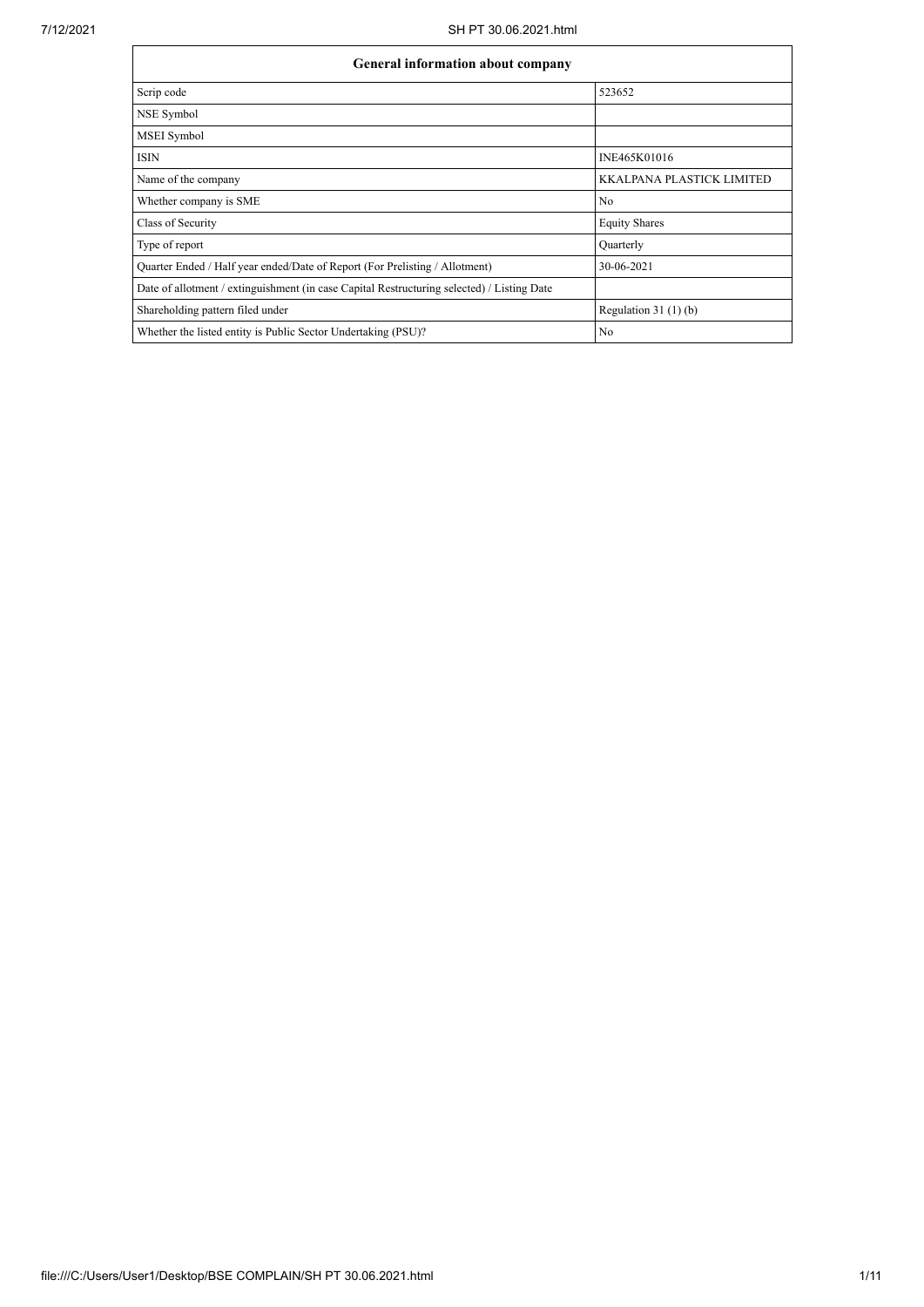|                | <b>Declaration</b>                                                                        |                |                                |                       |                             |  |  |  |  |  |  |  |
|----------------|-------------------------------------------------------------------------------------------|----------------|--------------------------------|-----------------------|-----------------------------|--|--|--|--|--|--|--|
| Sr.<br>No.     | Particular                                                                                | Yes/No         | Promoter and<br>Promoter Group | Public<br>shareholder | Non Promoter-<br>Non Public |  |  |  |  |  |  |  |
|                | Whether the Listed Entity has issued any partly paid up shares?                           | N <sub>0</sub> | N <sub>0</sub>                 | N <sub>0</sub>        | N <sub>0</sub>              |  |  |  |  |  |  |  |
| $\overline{c}$ | Whether the Listed Entity has issued any Convertible Securities                           | N <sub>0</sub> | N <sub>0</sub>                 | N <sub>0</sub>        | N <sub>0</sub>              |  |  |  |  |  |  |  |
| 3              | Whether the Listed Entity has issued any Warrants?                                        | N <sub>0</sub> | N <sub>0</sub>                 | N <sub>0</sub>        | N <sub>0</sub>              |  |  |  |  |  |  |  |
| 4              | Whether the Listed Entity has any shares against which<br>depository receipts are issued? | No             | N <sub>o</sub>                 | No                    | N <sub>o</sub>              |  |  |  |  |  |  |  |
| 5              | Whether the Listed Entity has any shares in locked-in?                                    | N <sub>o</sub> | N <sub>o</sub>                 | N <sub>o</sub>        | N <sub>0</sub>              |  |  |  |  |  |  |  |
| 6              | Whether any shares held by promoters are pledge or otherwise<br>encumbered?               | N <sub>0</sub> | N <sub>o</sub>                 |                       |                             |  |  |  |  |  |  |  |
| 7              | Whether company has equity shares with differential voting<br>rights?                     | N <sub>0</sub> | N <sub>0</sub>                 | N <sub>0</sub>        | N <sub>0</sub>              |  |  |  |  |  |  |  |
| 8              | Whether the listed entity has any significant beneficial owner?                           | Yes            |                                |                       |                             |  |  |  |  |  |  |  |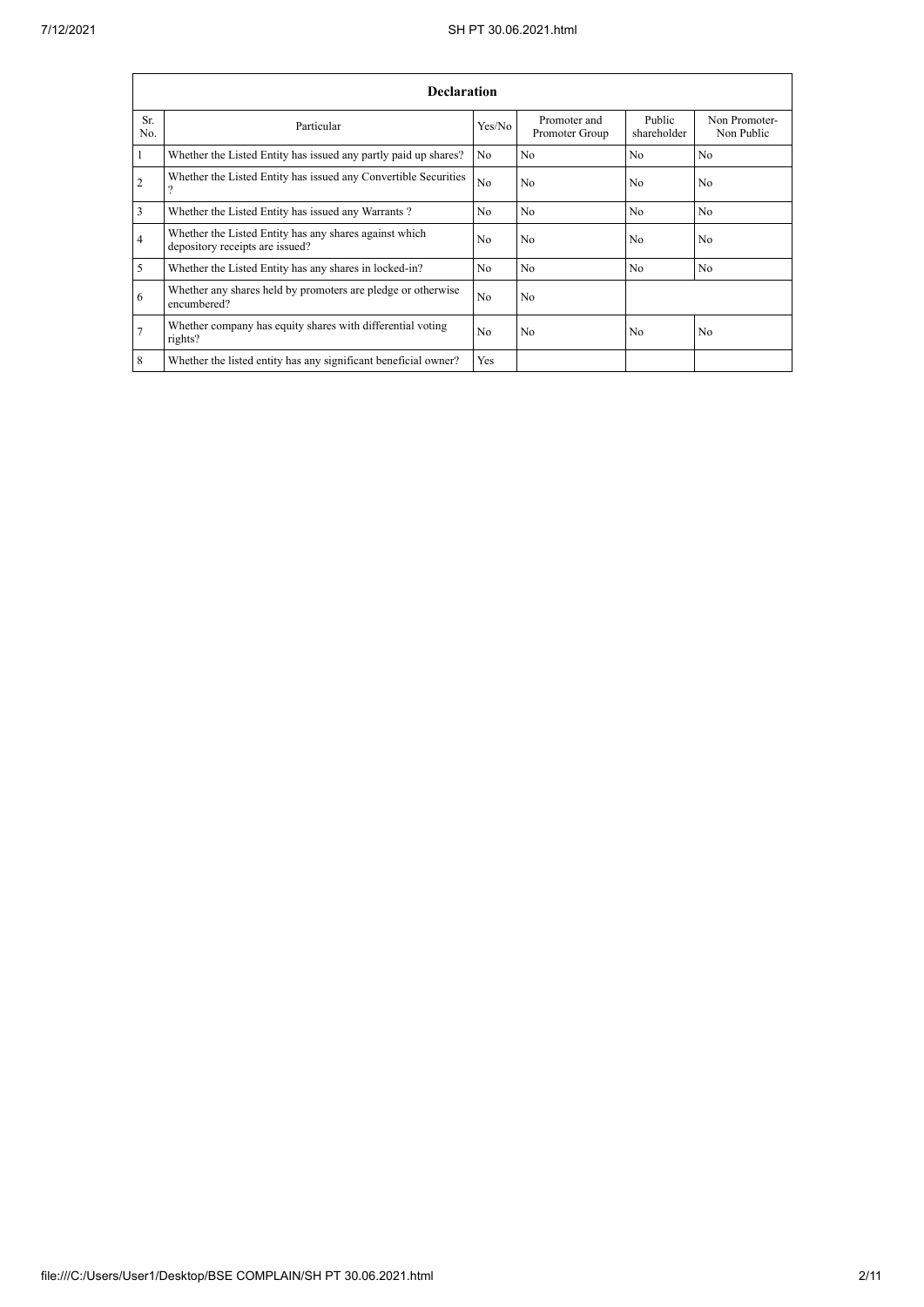|                          |                                                |                |                       |                   |                          |                                                                    | Table I - Summary Statement holding of specified securities                                                          |                                                                  |               |                           |                     |  |
|--------------------------|------------------------------------------------|----------------|-----------------------|-------------------|--------------------------|--------------------------------------------------------------------|----------------------------------------------------------------------------------------------------------------------|------------------------------------------------------------------|---------------|---------------------------|---------------------|--|
|                          | Category                                       | Nos. Of        | No. of<br>fully paid  | No. Of<br>Partly  | No. Of<br>shares         | Total nos.<br>shares<br>held (VII)<br>$= (IV) +$<br>$(V)$ + $(VI)$ | Shareholding as a<br>% of total no. of<br>shares (calculated<br>as per SCRR, 1957)<br>(VIII) As a % of<br>$(A+B+C2)$ | Number of Voting Rights held in each<br>class of securities (IX) |               |                           |                     |  |
| Category<br>$($ $\Gamma$ | of<br>shareholder                              | shareholders   | up equity             | paid-up<br>equity | underlying<br>Depository |                                                                    |                                                                                                                      |                                                                  |               | No of Voting (XIV) Rights | Total as a          |  |
|                          | (II)                                           | (III)          | shares<br>held $(IV)$ | shares<br>held(V) | Receipts<br>(VI)         |                                                                    |                                                                                                                      | Class<br>eg: $X$                                                 | Class<br>eg:y | Total                     | $%$ of<br>$(A+B+C)$ |  |
| (A)                      | Promoter<br>&<br>Promoter<br>Group             | $\overline{2}$ | 4012235               |                   |                          | 4012235                                                            | 72.57                                                                                                                | 4012235                                                          |               | 4012235                   | 72.57               |  |
| (B)                      | Public                                         | 18421          | 1516300               |                   |                          | 1516300                                                            | 27.43                                                                                                                | 1516300                                                          |               | 1516300                   | 27.43               |  |
| (C)                      | Non<br>Promoter-<br>Non Public                 |                |                       |                   |                          |                                                                    |                                                                                                                      |                                                                  |               |                           |                     |  |
| (C1)                     | <b>Shares</b><br>underlying<br><b>DRs</b>      |                |                       |                   |                          |                                                                    |                                                                                                                      |                                                                  |               |                           |                     |  |
| (C2)                     | Shares held<br>by<br>Employee<br><b>Trusts</b> |                |                       |                   |                          |                                                                    |                                                                                                                      |                                                                  |               |                           |                     |  |
|                          | Total                                          | 18423          | 5528535               |                   |                          | 5528535                                                            | 100                                                                                                                  | 5528535                                                          |               | 5528535                   | 100                 |  |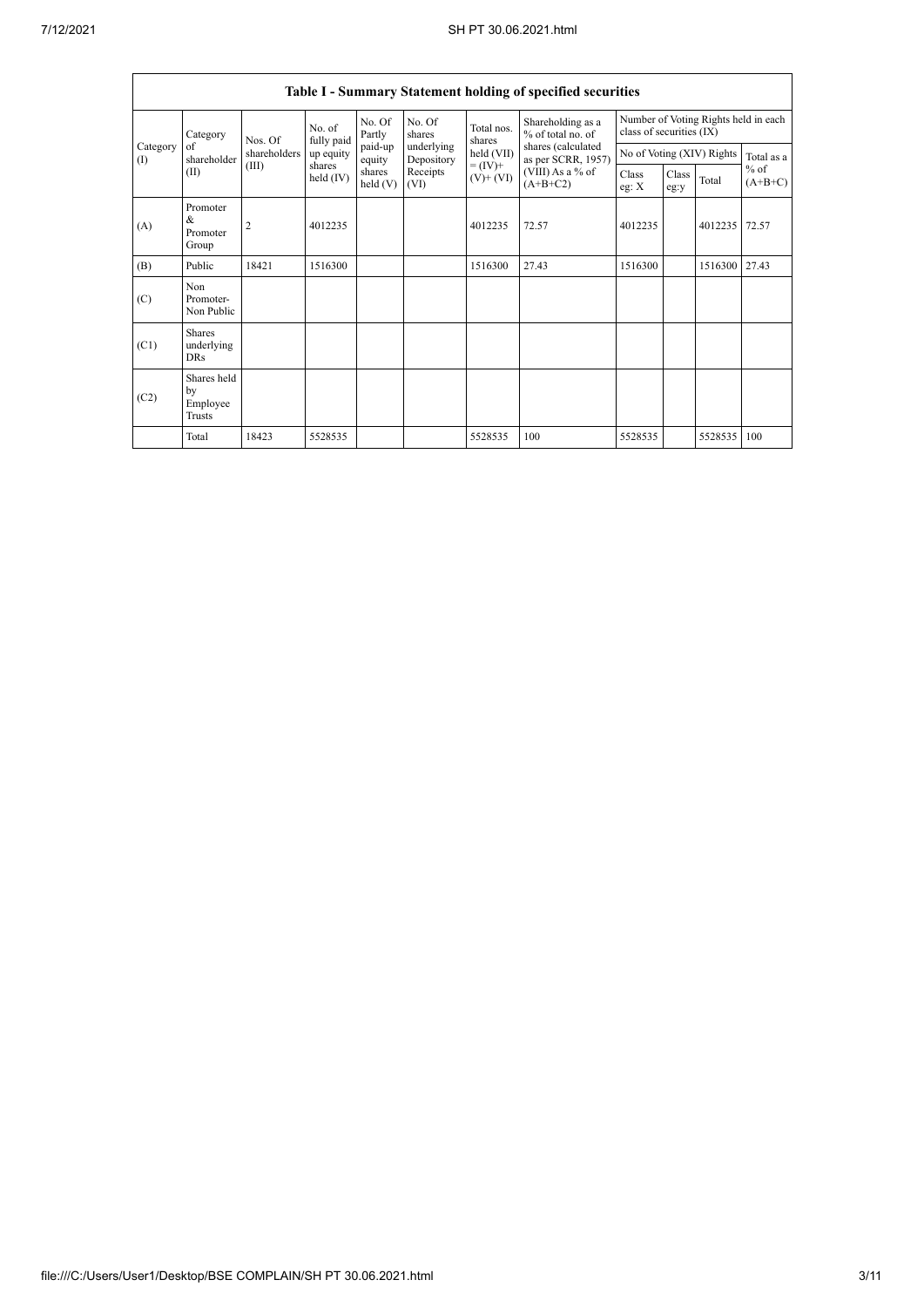|                 |                                         |                                                                                   |                                                                      |                                                                                                               | Table I - Summary Statement holding of specified securities                              |                                        |                                                  |                                                                               |                                                         |                                       |
|-----------------|-----------------------------------------|-----------------------------------------------------------------------------------|----------------------------------------------------------------------|---------------------------------------------------------------------------------------------------------------|------------------------------------------------------------------------------------------|----------------------------------------|--------------------------------------------------|-------------------------------------------------------------------------------|---------------------------------------------------------|---------------------------------------|
| Category<br>(1) | Category<br>of<br>shareholder<br>(II)   | No. Of<br>Shares<br>Underlying<br>Outstanding<br>convertible<br>securities<br>(X) | No. of<br>Shares<br>Underlying<br>Outstanding<br>Warrants<br>$(X_i)$ | No. Of Shares<br>Underlying<br>Outstanding<br>convertible<br>securities and<br>No. Of<br>Warrants (Xi)<br>(a) | Shareholding, as a %<br>assuming full<br>conversion of<br>convertible securities (       | Number of<br>Locked in<br>shares (XII) |                                                  | Number of<br><b>Shares</b><br>pledged or<br>otherwise<br>encumbered<br>(XIII) |                                                         | Number of<br>equity shares<br>held in |
|                 |                                         |                                                                                   |                                                                      |                                                                                                               | as a percentage of<br>diluted share capital)<br>$(XI)=(VII)+(X) As a %$<br>of $(A+B+C2)$ | No.<br>(a)                             | As a<br>$%$ of<br>total<br>Shares<br>held<br>(b) | No.<br>(a)                                                                    | As a<br>$%$ of<br>total<br><b>Shares</b><br>held<br>(b) | dematerialized<br>form $(XIV)$        |
| (A)             | Promoter<br>&<br>Promoter<br>Group      |                                                                                   |                                                                      |                                                                                                               | 72.57                                                                                    |                                        |                                                  |                                                                               |                                                         | 4012235                               |
| (B)             | Public                                  |                                                                                   |                                                                      |                                                                                                               | 27.43                                                                                    |                                        |                                                  |                                                                               |                                                         | 200715                                |
| (C)             | Non<br>Promoter-<br>Non Public          |                                                                                   |                                                                      |                                                                                                               |                                                                                          |                                        |                                                  |                                                                               |                                                         |                                       |
| (C1)            | Shares<br>underlying<br><b>DRs</b>      |                                                                                   |                                                                      |                                                                                                               |                                                                                          |                                        |                                                  |                                                                               |                                                         |                                       |
| (C2)            | Shares held<br>by<br>Employee<br>Trusts |                                                                                   |                                                                      |                                                                                                               |                                                                                          |                                        |                                                  |                                                                               |                                                         |                                       |
|                 | Total                                   |                                                                                   |                                                                      |                                                                                                               | 100                                                                                      |                                        |                                                  |                                                                               |                                                         | 4212950                               |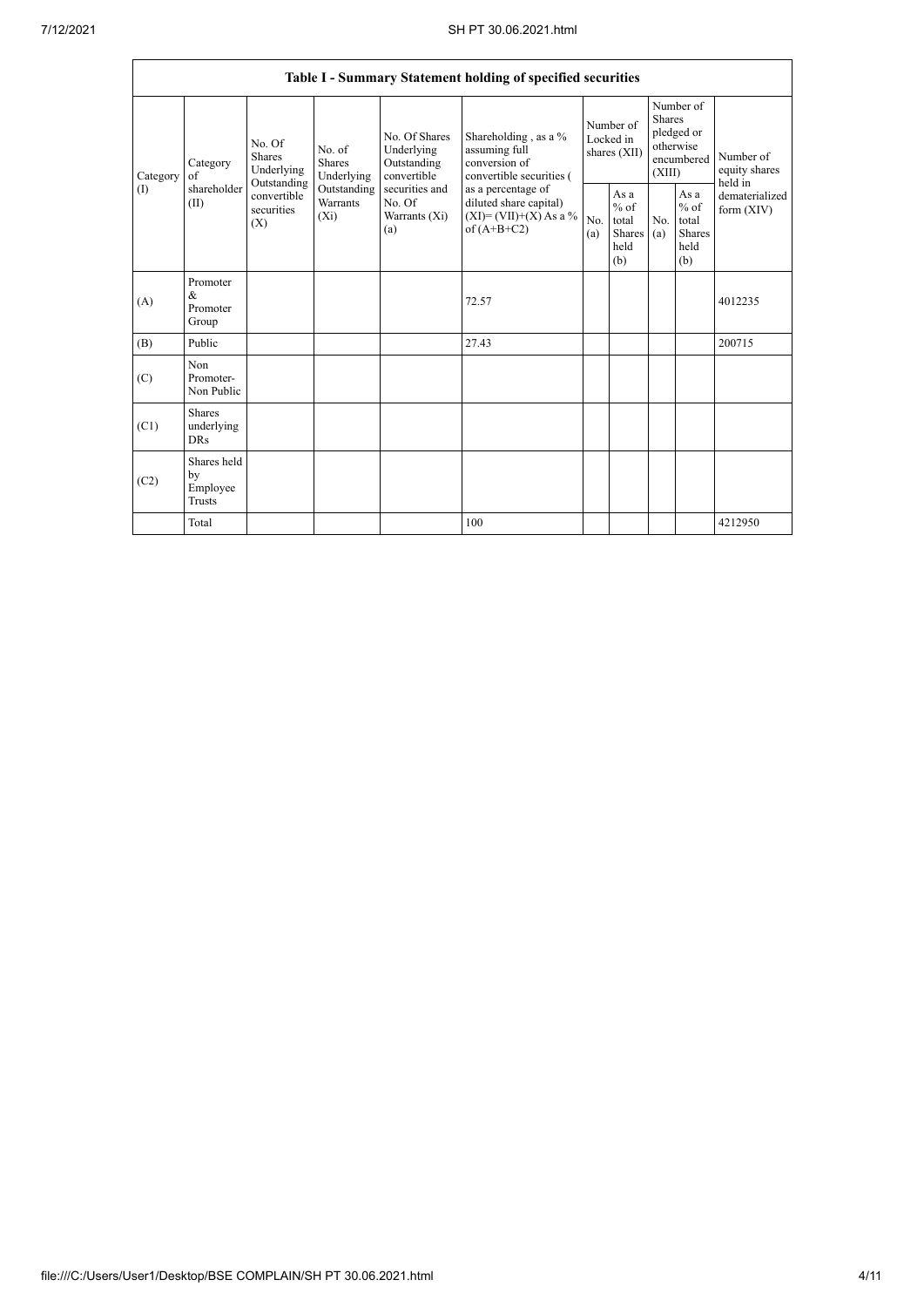|                                                                                         |                                                                                                                     |                                                                              |                            |                       |                                    |                             | Table II - Statement showing shareholding pattern of the Promoter and Promoter Group          |                                                                  |               |               |                                 |  |  |  |
|-----------------------------------------------------------------------------------------|---------------------------------------------------------------------------------------------------------------------|------------------------------------------------------------------------------|----------------------------|-----------------------|------------------------------------|-----------------------------|-----------------------------------------------------------------------------------------------|------------------------------------------------------------------|---------------|---------------|---------------------------------|--|--|--|
|                                                                                         |                                                                                                                     |                                                                              | No. of                     | No. Of<br>Partly      | No. Of                             | Total<br>nos.               | Shareholding as<br>a % of total no.                                                           | Number of Voting Rights held in<br>each class of securities (IX) |               |               |                                 |  |  |  |
| Sr.                                                                                     | Category &<br>Name of the                                                                                           | Nos. Of<br>shareholders                                                      | fully<br>paid up<br>equity | paid-<br>up<br>equity | shares<br>underlying<br>Depository | shares<br>held<br>$(VII) =$ | of shares<br>(calculated as<br>per SCRR,                                                      | No of Voting (XIV) Rights                                        |               |               | Total<br>as a %                 |  |  |  |
|                                                                                         | Shareholders (I)                                                                                                    | (III)                                                                        | shares<br>held (IV)        | shares<br>held<br>(V) | Receipts<br>(VI)                   | $(IV)+$<br>$(V)$ +<br>(VI)  | 1957) (VIII) As<br>$a\%$ of<br>$(A+B+C2)$                                                     | Class eg:<br>X                                                   | Class<br>eg:y | Total         | of<br>Total<br>Voting<br>rights |  |  |  |
| А                                                                                       | Table II - Statement showing shareholding pattern of the Promoter and Promoter Group                                |                                                                              |                            |                       |                                    |                             |                                                                                               |                                                                  |               |               |                                 |  |  |  |
| (1)                                                                                     | Indian                                                                                                              |                                                                              |                            |                       |                                    |                             |                                                                                               |                                                                  |               |               |                                 |  |  |  |
| (d)                                                                                     | Any Other<br>(specify)                                                                                              | $\overline{c}$                                                               | 4012235                    |                       |                                    | 4012235                     | 72.57                                                                                         | 4012235                                                          |               | 4012235       | 72.57                           |  |  |  |
| Sub-Total (A)<br>(1)                                                                    |                                                                                                                     | $\overline{c}$                                                               | 4012235                    |                       |                                    | 4012235                     | 72.57                                                                                         | 4012235                                                          |               | 4012235       | 72.57                           |  |  |  |
| (2)                                                                                     | Foreign                                                                                                             |                                                                              |                            |                       |                                    |                             |                                                                                               |                                                                  |               |               |                                 |  |  |  |
| Total<br>Shareholding<br>of Promoter<br>and Promoter<br>Group $(A)=$<br>$(A)(1)+(A)(2)$ |                                                                                                                     | 2                                                                            | 4012235                    |                       |                                    | 4012235                     | 72.57                                                                                         | 4012235                                                          |               | 4012235       | 72.57                           |  |  |  |
| B                                                                                       |                                                                                                                     | Table III - Statement showing shareholding pattern of the Public shareholder |                            |                       |                                    |                             |                                                                                               |                                                                  |               |               |                                 |  |  |  |
| (1)                                                                                     | Institutions                                                                                                        |                                                                              |                            |                       |                                    |                             |                                                                                               |                                                                  |               |               |                                 |  |  |  |
| (f)                                                                                     | Financial<br>Institutions/<br><b>Banks</b>                                                                          | 1                                                                            | 50                         |                       |                                    | 50                          | $\bf{0}$                                                                                      | 50                                                               |               | 50            | $\boldsymbol{0}$                |  |  |  |
| Sub-Total (B)<br>(1)                                                                    |                                                                                                                     | $\mathbf{1}$                                                                 | 50                         |                       |                                    | 50                          | $\bf{0}$                                                                                      | 50                                                               |               | 50            | $\boldsymbol{0}$                |  |  |  |
| (3)                                                                                     | Non-institutions                                                                                                    |                                                                              |                            |                       |                                    |                             |                                                                                               |                                                                  |               |               |                                 |  |  |  |
| (a(i))                                                                                  | Individuals -<br>i.Individual<br>shareholders<br>holding<br>nominal share<br>capital up to Rs.<br>2 lakhs.          | 18348                                                                        | 1355902                    |                       |                                    | 1355902                     | 24.53                                                                                         | 1355902                                                          |               | 1355902 24.53 |                                 |  |  |  |
| (a(ii))                                                                                 | Individuals - ii.<br>Individual<br>shareholders<br>holding<br>nominal share<br>capital in excess<br>of Rs. 2 lakhs. | 1                                                                            | 23823                      |                       |                                    | 23823                       | 0.43                                                                                          | 23823                                                            |               | 23823         | 0.43                            |  |  |  |
| (e)                                                                                     | Any Other<br>(specify)                                                                                              | 71                                                                           | 136525                     |                       |                                    | 136525                      | 2.47                                                                                          | 136525                                                           |               | 136525        | 2.47                            |  |  |  |
| Sub-Total (B)<br>(3)                                                                    |                                                                                                                     | 18420                                                                        | 1516250                    |                       |                                    | 1516250                     | 27.43                                                                                         | 1516250                                                          |               | 1516250       | 27.43                           |  |  |  |
| <b>Total Public</b><br>Shareholding<br>$(B)=(B)(1)+$<br>$(B)(2)+(B)(3)$                 |                                                                                                                     | 18421                                                                        | 1516300                    |                       |                                    | 1516300                     | 27.43                                                                                         | 1516300                                                          |               | 1516300       | 27.43                           |  |  |  |
| $\mathbf C$                                                                             |                                                                                                                     |                                                                              |                            |                       |                                    |                             | Table IV - Statement showing shareholding pattern of the Non Promoter- Non Public shareholder |                                                                  |               |               |                                 |  |  |  |
| Total (<br>$A+B+C2$ )                                                                   |                                                                                                                     | 18423                                                                        | 5528535                    |                       |                                    | 5528535                     | 100                                                                                           | 5528535                                                          |               | 5528535       | 100                             |  |  |  |
| Total $(A+B+C)$<br>$\lambda$                                                            |                                                                                                                     | 18423                                                                        | 5528535                    |                       |                                    | 5528535                     | 100                                                                                           | 5528535                                                          |               | 5528535       | 100                             |  |  |  |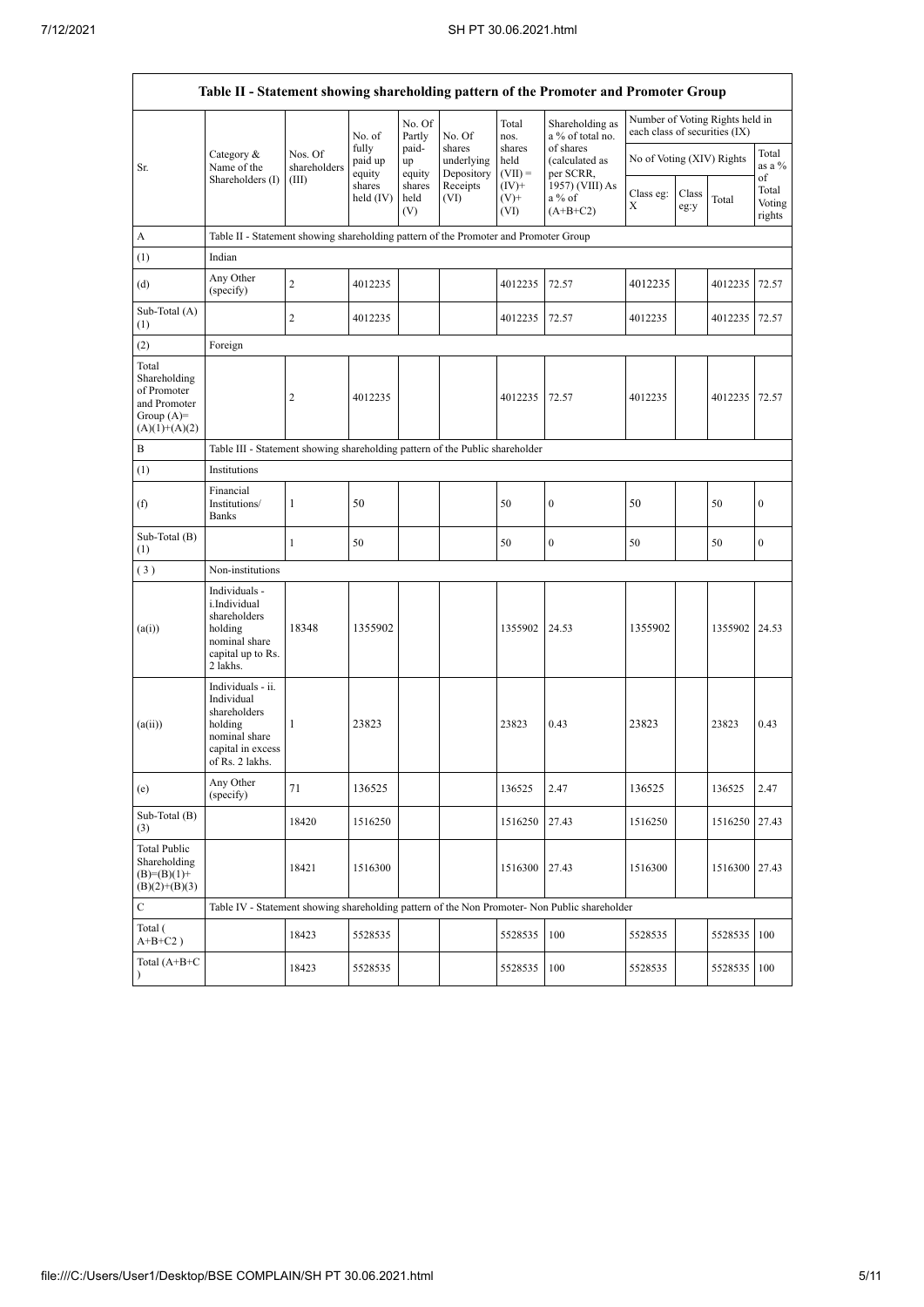|                                                                                                                                                                                                                                                                                                                                                                                                                                                                                                                                                                                                                                                                                                                                                                                                                                                                                                                                                                                                                                                                                                                                                                                                | No. Of<br>Shares<br>Underlying   | No. of<br><b>Shares</b>            | No. Of Shares<br>Underlying<br>Outstanding      | Shareholding, as a %<br>assuming full conversion of<br>convertible securities (as a |            | Number of<br>Locked in<br>shares (XII)           |            |                                                  | Number of<br>equity shares   |  |  |  |  |  |
|------------------------------------------------------------------------------------------------------------------------------------------------------------------------------------------------------------------------------------------------------------------------------------------------------------------------------------------------------------------------------------------------------------------------------------------------------------------------------------------------------------------------------------------------------------------------------------------------------------------------------------------------------------------------------------------------------------------------------------------------------------------------------------------------------------------------------------------------------------------------------------------------------------------------------------------------------------------------------------------------------------------------------------------------------------------------------------------------------------------------------------------------------------------------------------------------|----------------------------------|------------------------------------|-------------------------------------------------|-------------------------------------------------------------------------------------|------------|--------------------------------------------------|------------|--------------------------------------------------|------------------------------|--|--|--|--|--|
|                                                                                                                                                                                                                                                                                                                                                                                                                                                                                                                                                                                                                                                                                                                                                                                                                                                                                                                                                                                                                                                                                                                                                                                                | convertible<br>securities<br>(X) | Outstanding<br>Warrants<br>$(X_i)$ | securities and<br>No. Of Warrants<br>$(X_i)(a)$ | percentage of diluted share<br>capital) $(XI) = (VII)+(X) As$<br>a % of $(A+B+C2)$  | No.<br>(a) | As a<br>$%$ of<br>total<br>Shares<br>held<br>(b) | No.<br>(a) | As a<br>$%$ of<br>total<br>Shares<br>held<br>(b) | dematerialized<br>form (XIV) |  |  |  |  |  |
| Table II - Statement showing shareholding pattern of the Promoter and Promoter Group<br>Number of<br><b>Shares</b><br>pledged or<br>otherwise<br>encumbered<br>(XIII)<br>Underlying<br>convertible<br>held in<br>Outstanding<br>Sr.<br>Table II - Statement showing shareholding pattern of the Promoter and Promoter Group<br>A<br>Indian<br>(1)<br>72.57<br>(d)<br>4012235<br>Sub-Total (A)<br>72.57<br>4012235<br>(1)<br>(2)<br>Foreign<br>Total<br>Shareholding<br>of Promoter<br>72.57<br>4012235<br>and Promoter<br>Group $(A)=$<br>$(A)(1)+(A)(2)$<br>B<br>Table III - Statement showing shareholding pattern of the Public shareholder<br>(1)<br>Institutions<br>$\boldsymbol{0}$<br>(f)<br>$\boldsymbol{0}$<br>Sub-Total (B)<br>$\overline{0}$<br>$\mathbf{0}$<br>(1)<br>(3)<br>Non-institutions<br>24.53<br>152717<br>(a(i))<br>0.43<br>(a(ii))<br>23823<br>2.47<br>24175<br>(e)<br>Sub-Total (B)<br>27.43<br>200715<br>(3)<br><b>Total Public</b><br>Shareholding<br>27.43<br>200715<br>$(B)=(B)(1)+$<br>$(B)(2)+(B)(3)$<br>$\mathbf C$<br>Table IV - Statement showing shareholding pattern of the Non Promoter- Non Public shareholder<br>Total (<br>100<br>4212950<br>$A+B+C2$ ) |                                  |                                    |                                                 |                                                                                     |            |                                                  |            |                                                  |                              |  |  |  |  |  |
|                                                                                                                                                                                                                                                                                                                                                                                                                                                                                                                                                                                                                                                                                                                                                                                                                                                                                                                                                                                                                                                                                                                                                                                                |                                  |                                    |                                                 |                                                                                     |            |                                                  |            |                                                  |                              |  |  |  |  |  |
|                                                                                                                                                                                                                                                                                                                                                                                                                                                                                                                                                                                                                                                                                                                                                                                                                                                                                                                                                                                                                                                                                                                                                                                                |                                  |                                    |                                                 |                                                                                     |            |                                                  |            |                                                  |                              |  |  |  |  |  |
|                                                                                                                                                                                                                                                                                                                                                                                                                                                                                                                                                                                                                                                                                                                                                                                                                                                                                                                                                                                                                                                                                                                                                                                                |                                  |                                    |                                                 |                                                                                     |            |                                                  |            |                                                  |                              |  |  |  |  |  |
|                                                                                                                                                                                                                                                                                                                                                                                                                                                                                                                                                                                                                                                                                                                                                                                                                                                                                                                                                                                                                                                                                                                                                                                                |                                  |                                    |                                                 |                                                                                     |            |                                                  |            |                                                  |                              |  |  |  |  |  |
|                                                                                                                                                                                                                                                                                                                                                                                                                                                                                                                                                                                                                                                                                                                                                                                                                                                                                                                                                                                                                                                                                                                                                                                                |                                  |                                    |                                                 |                                                                                     |            |                                                  |            |                                                  |                              |  |  |  |  |  |
|                                                                                                                                                                                                                                                                                                                                                                                                                                                                                                                                                                                                                                                                                                                                                                                                                                                                                                                                                                                                                                                                                                                                                                                                |                                  |                                    |                                                 |                                                                                     |            |                                                  |            |                                                  |                              |  |  |  |  |  |
|                                                                                                                                                                                                                                                                                                                                                                                                                                                                                                                                                                                                                                                                                                                                                                                                                                                                                                                                                                                                                                                                                                                                                                                                |                                  |                                    |                                                 |                                                                                     |            |                                                  |            |                                                  |                              |  |  |  |  |  |
|                                                                                                                                                                                                                                                                                                                                                                                                                                                                                                                                                                                                                                                                                                                                                                                                                                                                                                                                                                                                                                                                                                                                                                                                |                                  |                                    |                                                 |                                                                                     |            |                                                  |            |                                                  |                              |  |  |  |  |  |
|                                                                                                                                                                                                                                                                                                                                                                                                                                                                                                                                                                                                                                                                                                                                                                                                                                                                                                                                                                                                                                                                                                                                                                                                |                                  |                                    |                                                 |                                                                                     |            |                                                  |            |                                                  |                              |  |  |  |  |  |
|                                                                                                                                                                                                                                                                                                                                                                                                                                                                                                                                                                                                                                                                                                                                                                                                                                                                                                                                                                                                                                                                                                                                                                                                |                                  |                                    |                                                 |                                                                                     |            |                                                  |            |                                                  |                              |  |  |  |  |  |
|                                                                                                                                                                                                                                                                                                                                                                                                                                                                                                                                                                                                                                                                                                                                                                                                                                                                                                                                                                                                                                                                                                                                                                                                |                                  |                                    |                                                 |                                                                                     |            |                                                  |            |                                                  |                              |  |  |  |  |  |
|                                                                                                                                                                                                                                                                                                                                                                                                                                                                                                                                                                                                                                                                                                                                                                                                                                                                                                                                                                                                                                                                                                                                                                                                |                                  |                                    |                                                 |                                                                                     |            |                                                  |            |                                                  |                              |  |  |  |  |  |
|                                                                                                                                                                                                                                                                                                                                                                                                                                                                                                                                                                                                                                                                                                                                                                                                                                                                                                                                                                                                                                                                                                                                                                                                |                                  |                                    |                                                 |                                                                                     |            |                                                  |            |                                                  |                              |  |  |  |  |  |
|                                                                                                                                                                                                                                                                                                                                                                                                                                                                                                                                                                                                                                                                                                                                                                                                                                                                                                                                                                                                                                                                                                                                                                                                |                                  |                                    |                                                 |                                                                                     |            |                                                  |            |                                                  |                              |  |  |  |  |  |
|                                                                                                                                                                                                                                                                                                                                                                                                                                                                                                                                                                                                                                                                                                                                                                                                                                                                                                                                                                                                                                                                                                                                                                                                |                                  |                                    |                                                 |                                                                                     |            |                                                  |            |                                                  |                              |  |  |  |  |  |
|                                                                                                                                                                                                                                                                                                                                                                                                                                                                                                                                                                                                                                                                                                                                                                                                                                                                                                                                                                                                                                                                                                                                                                                                |                                  |                                    |                                                 |                                                                                     |            |                                                  |            |                                                  |                              |  |  |  |  |  |
|                                                                                                                                                                                                                                                                                                                                                                                                                                                                                                                                                                                                                                                                                                                                                                                                                                                                                                                                                                                                                                                                                                                                                                                                |                                  |                                    |                                                 |                                                                                     |            |                                                  |            |                                                  |                              |  |  |  |  |  |
| Total $(A+B+C)$<br>$\lambda$                                                                                                                                                                                                                                                                                                                                                                                                                                                                                                                                                                                                                                                                                                                                                                                                                                                                                                                                                                                                                                                                                                                                                                   |                                  |                                    |                                                 | 100                                                                                 |            |                                                  |            |                                                  | 4212950                      |  |  |  |  |  |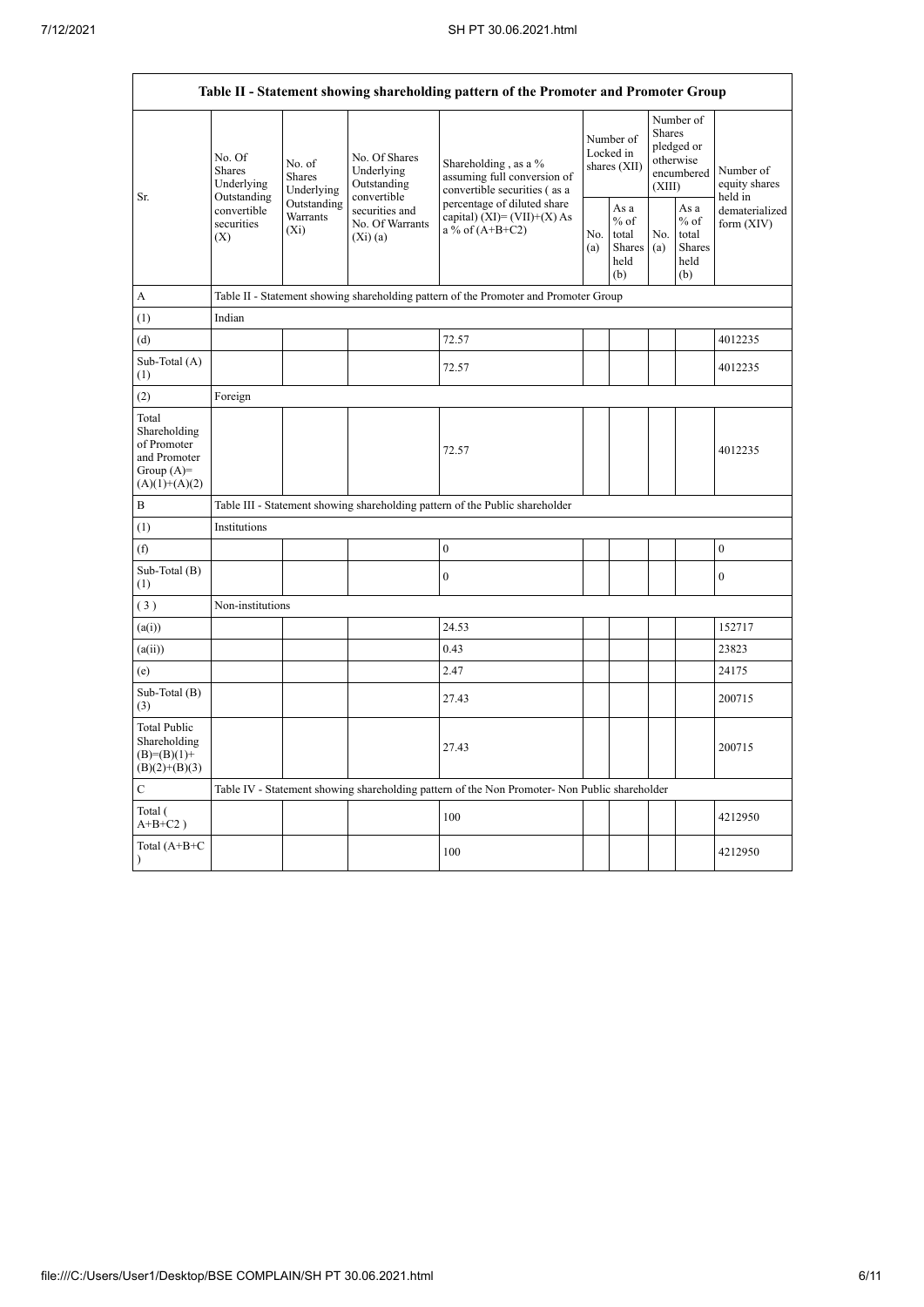|                                                                                                                                                                                        |                                                               | Any Other (specify)             |                       |
|----------------------------------------------------------------------------------------------------------------------------------------------------------------------------------------|---------------------------------------------------------------|---------------------------------|-----------------------|
| Searial No.                                                                                                                                                                            | $\mathbf{1}$                                                  | $\mathbf{2}$                    |                       |
| Category                                                                                                                                                                               | <b>Bodies Corporate</b>                                       | <b>Bodies Corporate</b>         | Click here to go back |
| Name of the<br>Shareholders (I)                                                                                                                                                        | <b>BBIGPLAS POLY PRIVATE LTD</b>                              | KKALPANA INDUSTRIES (INDIA) LTD |                       |
| PAN(II)                                                                                                                                                                                | AADCK7909G                                                    | AABCK2239D                      | Total                 |
| No. of the<br>Shareholders (I)                                                                                                                                                         | $\mathbf{1}$                                                  | $\mathbf{1}$                    | 2                     |
| No. of fully paid<br>up equity shares<br>held (IV)                                                                                                                                     | 2009315                                                       | 2002920                         | 4012235               |
| No. Of Partly paid-<br>up equity shares<br>held (V)                                                                                                                                    |                                                               |                                 |                       |
| No. Of shares<br>underlying<br>Depository<br>Receipts (VI)                                                                                                                             |                                                               |                                 |                       |
| Total nos. shares<br>held $(VII) = (IV) +$<br>$(V)$ + $(VI)$                                                                                                                           | 2009315                                                       | 2002920                         | 4012235               |
| Shareholding as a<br>% of total no. of<br>shares (calculated<br>as per SCRR,<br>1957) (VIII) As a<br>% of $(A+B+C2)$                                                                   | 36.34                                                         | 36.23                           | 72.57                 |
|                                                                                                                                                                                        | Number of Voting Rights held in each class of securities (IX) |                                 |                       |
| Class eg: X                                                                                                                                                                            | 2009315                                                       | 2002920                         | 4012235               |
| Class eg:y                                                                                                                                                                             |                                                               |                                 |                       |
| Total                                                                                                                                                                                  | 2009315                                                       | 2002920                         | 4012235               |
| Total as a % of<br><b>Total Voting rights</b>                                                                                                                                          | 36.34                                                         | 36.23                           | 72.57                 |
| No. Of Shares<br>Underlying<br>Outstanding<br>convertible<br>securities $(X)$                                                                                                          |                                                               |                                 |                       |
| No. of Shares<br>Underlying<br>Outstanding<br>Warrants (Xi)                                                                                                                            |                                                               |                                 |                       |
| No. Of Shares<br>Underlying<br>Outstanding<br>convertible<br>securities and No.<br>Of Warrants (Xi)<br>(a)                                                                             |                                                               |                                 |                       |
| Shareholding, as a<br>% assuming full<br>conversion of<br>convertible<br>securities (as a<br>percentage of<br>diluted share<br>capital) $(XI)=$<br>$(VII)+(X)$ As a %<br>of $(A+B+C2)$ | 36.34                                                         | 36.23                           | 72.57                 |
| Number of Locked in shares (XII)                                                                                                                                                       |                                                               |                                 |                       |
| No. (a)                                                                                                                                                                                |                                                               |                                 |                       |
| As a % of total<br>Shares held (b)                                                                                                                                                     |                                                               |                                 |                       |
|                                                                                                                                                                                        | Number of Shares pledged or otherwise encumbered (XIII)       |                                 |                       |
| No. (a)                                                                                                                                                                                |                                                               |                                 |                       |
| As a % of total<br>Shares held (b)                                                                                                                                                     |                                                               |                                 |                       |
| Number of equity<br>shares held in<br>dematerialized<br>form (XIV)                                                                                                                     | 2009315                                                       | 2002920                         | 4012235               |
| Reason for not providing PAN                                                                                                                                                           |                                                               |                                 |                       |
| Reason for not                                                                                                                                                                         |                                                               |                                 |                       |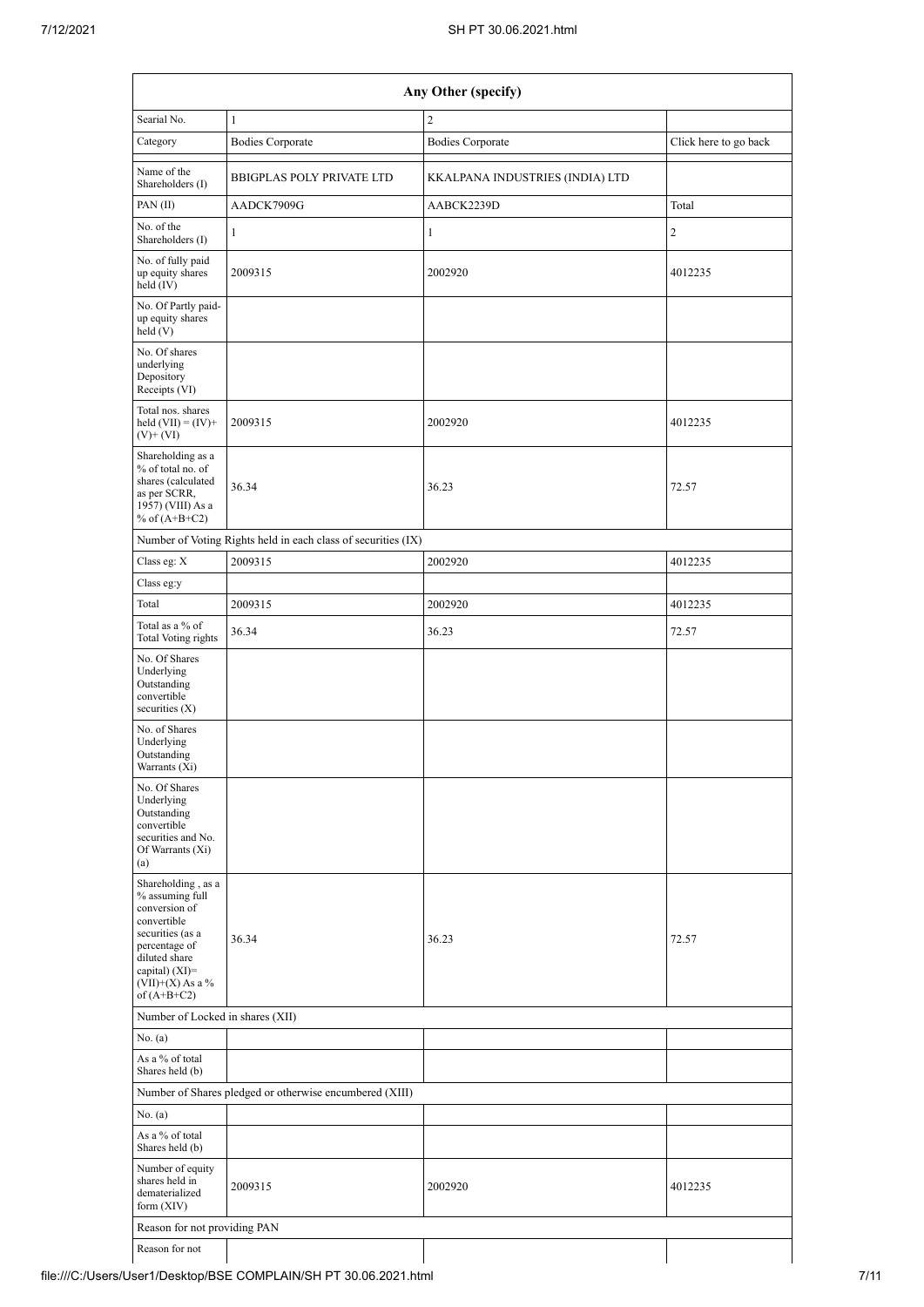| $\cdots$<br>providing PAN |          |        |  |
|---------------------------|----------|--------|--|
| Shareholder type<br>. .   | Promoter | omoter |  |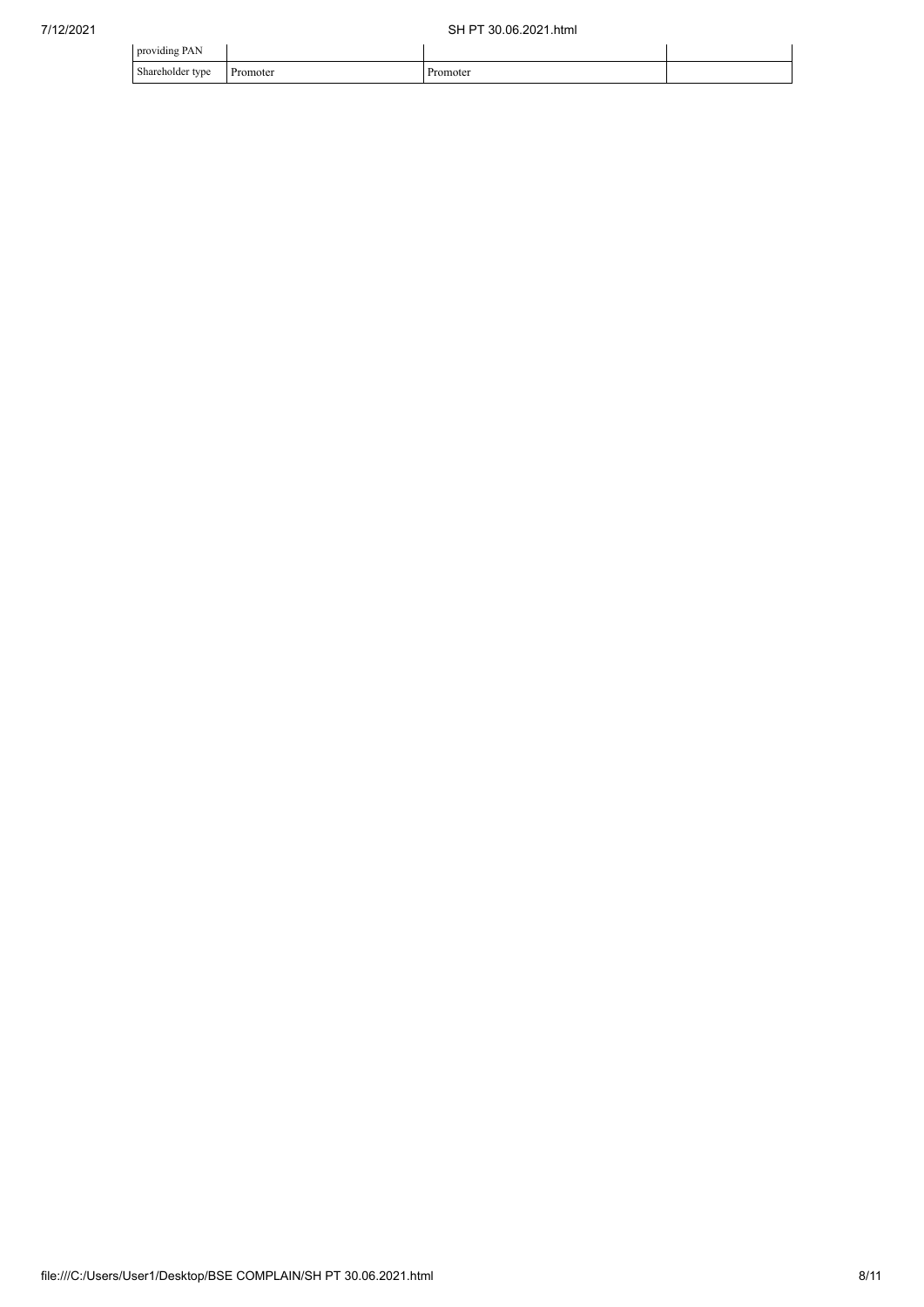|                                                                                                                                                                                        | Any Other (specify)        |                                                               |                              |                     |            |                          |  |  |  |  |  |  |
|----------------------------------------------------------------------------------------------------------------------------------------------------------------------------------------|----------------------------|---------------------------------------------------------------|------------------------------|---------------------|------------|--------------------------|--|--|--|--|--|--|
| Searial No.                                                                                                                                                                            | $\mathbf{1}$               | $\overline{c}$                                                | 3                            | $\overline{4}$      | 5          |                          |  |  |  |  |  |  |
| Category                                                                                                                                                                               | <b>Bodies</b><br>Corporate | <b>Bodies Corporate</b>                                       | Non-Resident Indian<br>(NRI) | Clearing<br>Members | <b>HUF</b> |                          |  |  |  |  |  |  |
| Category / More<br>than 1 percentage                                                                                                                                                   | Category                   | More than 1 percentage of<br>shareholding                     | Category                     | Category            | Category   |                          |  |  |  |  |  |  |
| Name of the<br>Shareholders (I)                                                                                                                                                        |                            | <b>SIKKIM BANK LTD</b>                                        |                              |                     |            | Click here to<br>go back |  |  |  |  |  |  |
| PAN(II)                                                                                                                                                                                |                            | ZZZZZ9999Z                                                    |                              |                     |            | Total                    |  |  |  |  |  |  |
| No. of the<br>Shareholders (I)                                                                                                                                                         | 58                         | $\mathbf{1}$                                                  | $\mathbf{1}$                 | $\overline{c}$      | 10         | 71                       |  |  |  |  |  |  |
| No. of fully paid<br>up equity shares<br>held (IV)                                                                                                                                     | 131810                     | 100000                                                        | 300                          | 150                 | 4265       | 136525                   |  |  |  |  |  |  |
| No. Of Partly paid-<br>up equity shares<br>held(V)                                                                                                                                     |                            |                                                               |                              |                     |            |                          |  |  |  |  |  |  |
| No. Of shares<br>underlying<br>Depository<br>Receipts (VI)                                                                                                                             |                            |                                                               |                              |                     |            |                          |  |  |  |  |  |  |
| Total nos. shares<br>held $(VII) = (IV) +$<br>$(V)$ + $(VI)$                                                                                                                           | 131810                     | 100000                                                        | 300                          | 150                 | 4265       | 136525                   |  |  |  |  |  |  |
| Shareholding as a<br>% of total no. of<br>shares (calculated<br>as per SCRR,<br>1957) (VIII) As a<br>% of $(A+B+C2)$                                                                   | 2.38                       | 1.81                                                          | 0.01                         | $\boldsymbol{0}$    | 0.08       | 2.47                     |  |  |  |  |  |  |
|                                                                                                                                                                                        |                            | Number of Voting Rights held in each class of securities (IX) |                              |                     |            |                          |  |  |  |  |  |  |
| Class eg: X                                                                                                                                                                            | 131810                     | 100000                                                        | 300                          | 150                 | 4265       | 136525                   |  |  |  |  |  |  |
| Class eg:y                                                                                                                                                                             |                            |                                                               |                              |                     |            |                          |  |  |  |  |  |  |
| Total                                                                                                                                                                                  | 131810                     | 100000                                                        | 300                          | 150                 | 4265       | 136525                   |  |  |  |  |  |  |
| Total as a % of<br>Total Voting rights                                                                                                                                                 | 2.38                       | 1.81                                                          | 0.01                         | $\boldsymbol{0}$    | 0.08       | 2.47                     |  |  |  |  |  |  |
| No. Of Shares<br>Underlying<br>Outstanding<br>convertible<br>securities $(X)$                                                                                                          |                            |                                                               |                              |                     |            |                          |  |  |  |  |  |  |
| No. of Shares<br>Underlying<br>Outstanding<br>Warrants (Xi)                                                                                                                            |                            |                                                               |                              |                     |            |                          |  |  |  |  |  |  |
| No. Of Shares<br>Underlying<br>Outstanding<br>convertible<br>securities and No.<br>Of Warrants (Xi)<br>(a)                                                                             |                            |                                                               |                              |                     |            |                          |  |  |  |  |  |  |
| Shareholding, as a<br>% assuming full<br>conversion of<br>convertible<br>securities (as a<br>percentage of<br>diluted share<br>capital) $(XI)=$<br>$(VII)+(X)$ As a %<br>of $(A+B+C2)$ | 2.38                       | 1.81                                                          | 0.01                         | $\boldsymbol{0}$    | 0.08       | 2.47                     |  |  |  |  |  |  |
| Number of Locked in shares (XII)                                                                                                                                                       |                            |                                                               |                              |                     |            |                          |  |  |  |  |  |  |
| No. (a)                                                                                                                                                                                |                            |                                                               |                              |                     |            |                          |  |  |  |  |  |  |
| As a % of total<br>Shares held (b)                                                                                                                                                     |                            |                                                               |                              |                     |            |                          |  |  |  |  |  |  |
| Number of equity<br>shares held in<br>dematerialized<br>form $(XIV)$                                                                                                                   | 19460                      | 0                                                             | 300                          | 150                 | 4265       | 24175                    |  |  |  |  |  |  |
| Reason for not providing PAN                                                                                                                                                           |                            |                                                               |                              |                     |            |                          |  |  |  |  |  |  |
| Reason for not<br>providing PAN                                                                                                                                                        |                            | Textual Information(1)                                        |                              |                     |            |                          |  |  |  |  |  |  |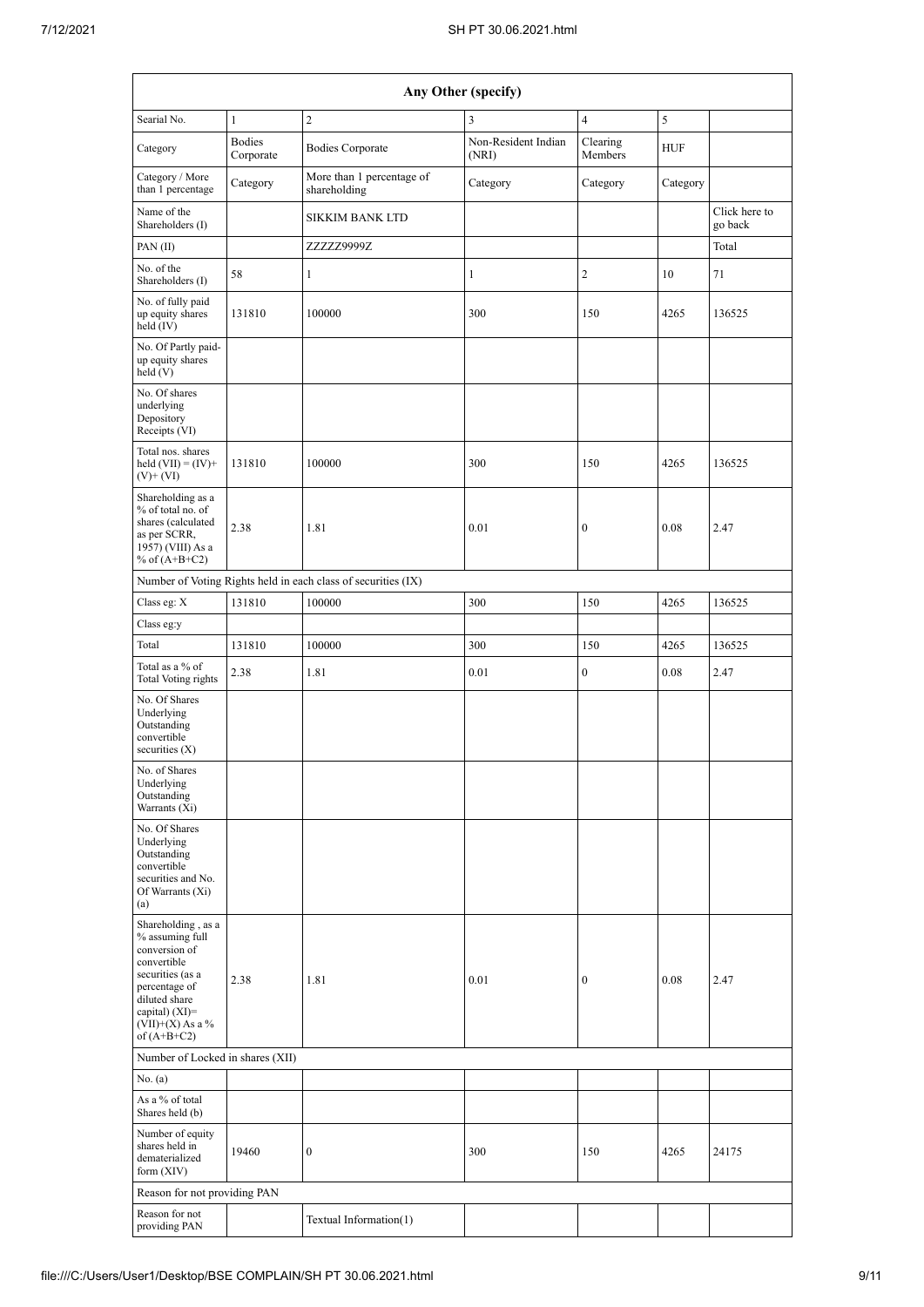|                        | <b>Text Block</b>        |  |
|------------------------|--------------------------|--|
| Textual Information(1) | <b>PAN NOT AVAILABLE</b> |  |